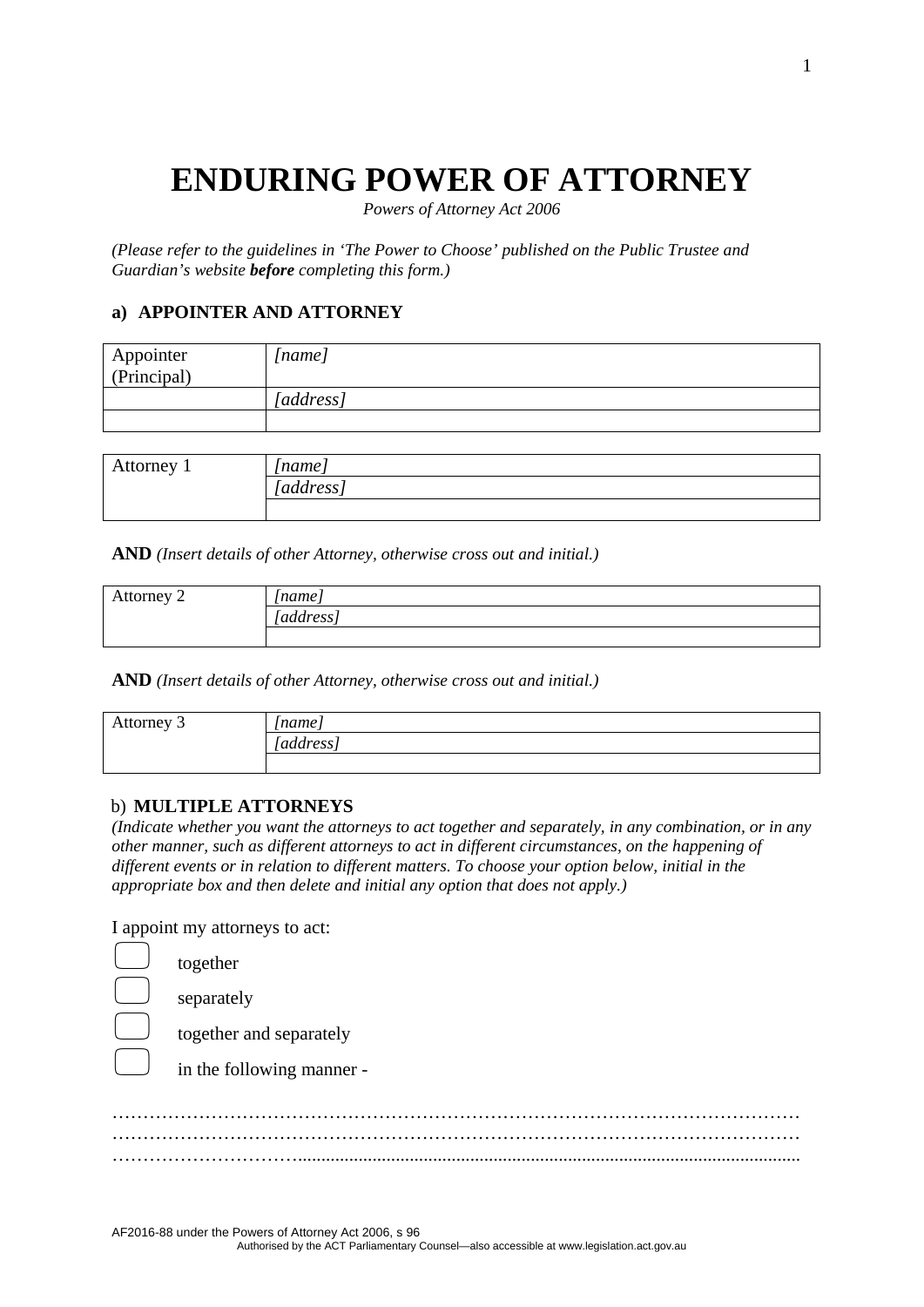#### **c) AUTHORITY TO SOMEONE ELSE**

*(You may authorise your attorney/s to authorise someone else to exercise all or some of their powers as your attorney/s. To choose your option below, initial in the appropriate box and then delete and initial any option that does not apply.)* 



 My attorney/s must not authorise anyone else to exercise my attorney's/attorneys' powers

I expressly authorise the attorney/s named above to:

authorise one or more people to exercise any of my attorney's/attorneys' powers

 authorise one or more people to exercise the following my of attorney's/attorneys' powers:

...................................................................................................................................................... ...................................................................................................................................................... ......................................................................................................................................................

#### **d) FUNCTIONS**

*(To choose your option below, initial in the appropriate box/es and then delete and initial any option that does not apply.)* 

I authorise my attorney/s to do, on my behalf, anything that I can lawfully do in relation to the matters specified below -

personal care matters.

property matters (includes financial matters).

health care matters.

 medical research matters *This authorisation must be carried out in accordance with part 4.3A of the Powers of Attorney Act 2006.*

#### **e) DIRECTIONS, LIMITATIONS AND CONDITIONS**

*(To choose your option below, initial in the appropriate box/es and complete the directions, limitations or conditions you wish to impose. Delete and initial any option that does not apply.)* 

My attorney/s shall only exercise power under clause d) above, subject to the following directions, limitations and conditions -

| property matters (includes financial matters) |
|-----------------------------------------------|
|                                               |
|                                               |
| personal care matters                         |
|                                               |
|                                               |
|                                               |

Authorised by the ACT Parliamentary Counsel—also accessible at www.legislation.act.gov.au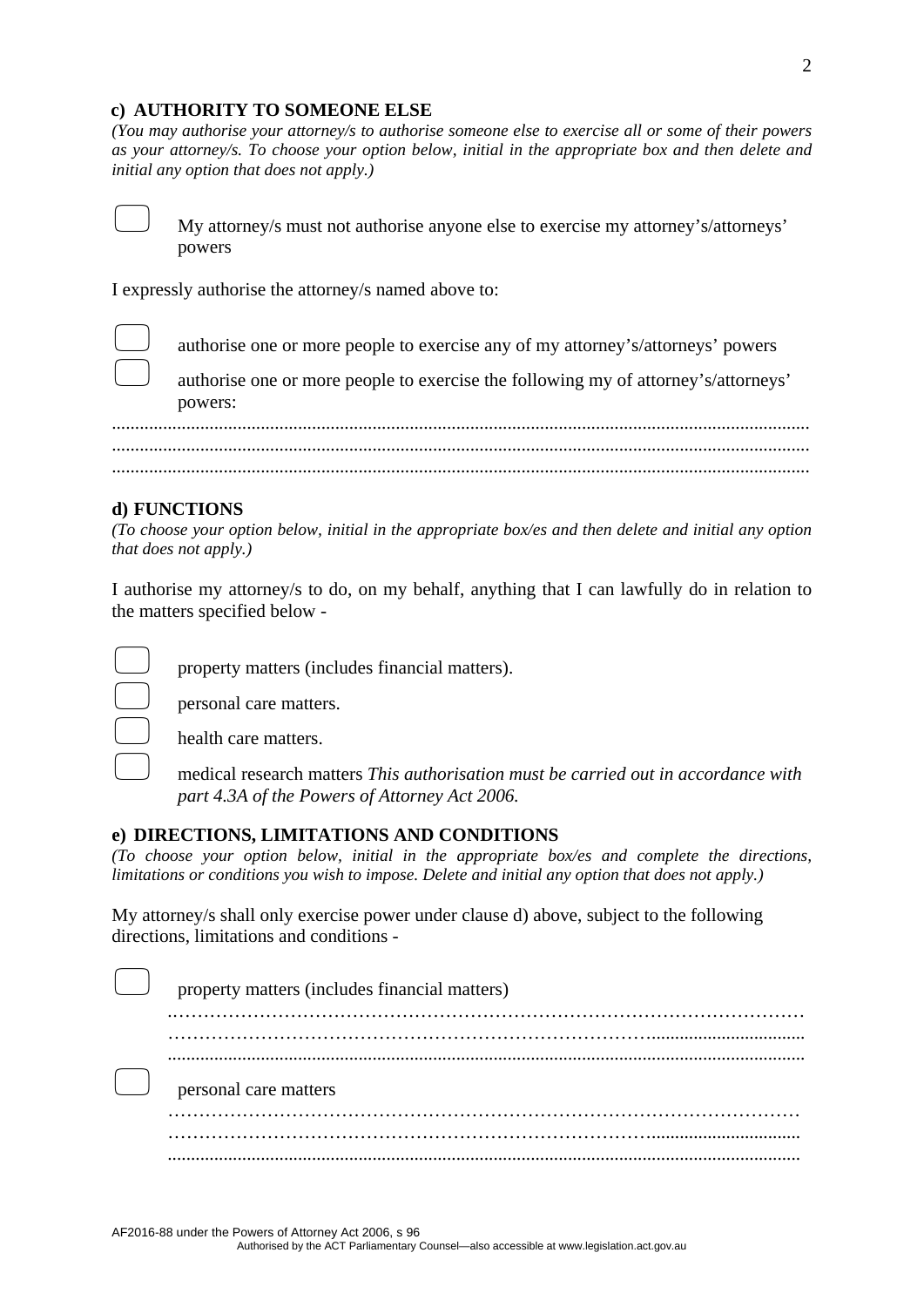| noann carc mancion       |
|--------------------------|
|                          |
|                          |
|                          |
| medical research matters |
|                          |
|                          |
|                          |

#### **f) REFUSAL OR WITHDRAWAL OF MEDICAL TREATMENT**

*(To choose your option below, initial in the appropriate box and then delete and initial any option that does not apply.)* 



 My attorney/s must not consent on my behalf to refuse, or require the withdrawal of, medical treatment generally.

My attorney/s may consent on my behalf to  $-$ 

health care matters

Refuse, or require the withdrawal of, medical treatment generally; or

refuse, or require the withdrawal of, the following kinds of medical treatment:

………………………………………………………………………………………………… ………………………………………………………………………………............................

#### **g) COMMENCEMENT**

Immediately

*(To choose your option below, initial in the appropriate box and then delete and initial any option that does not apply.)* 

My attorney's/attorneys' power in relation to my property (including financial) matters comes into effect –

From………………………................*(specify date or the happening of an event)*

Only when I become a person with impaired decision making capacity.

My attorney's/attorneys' powers in relation to personal care matters, health care matters and medical research matters will be exercisable while I am a person with impaired decisionmaking capacity.

*(Note: your attorney/attorneys cannot exercise powers in relation to your personal care matters, health care matters or medical research matters while you have decision-making capacity.)*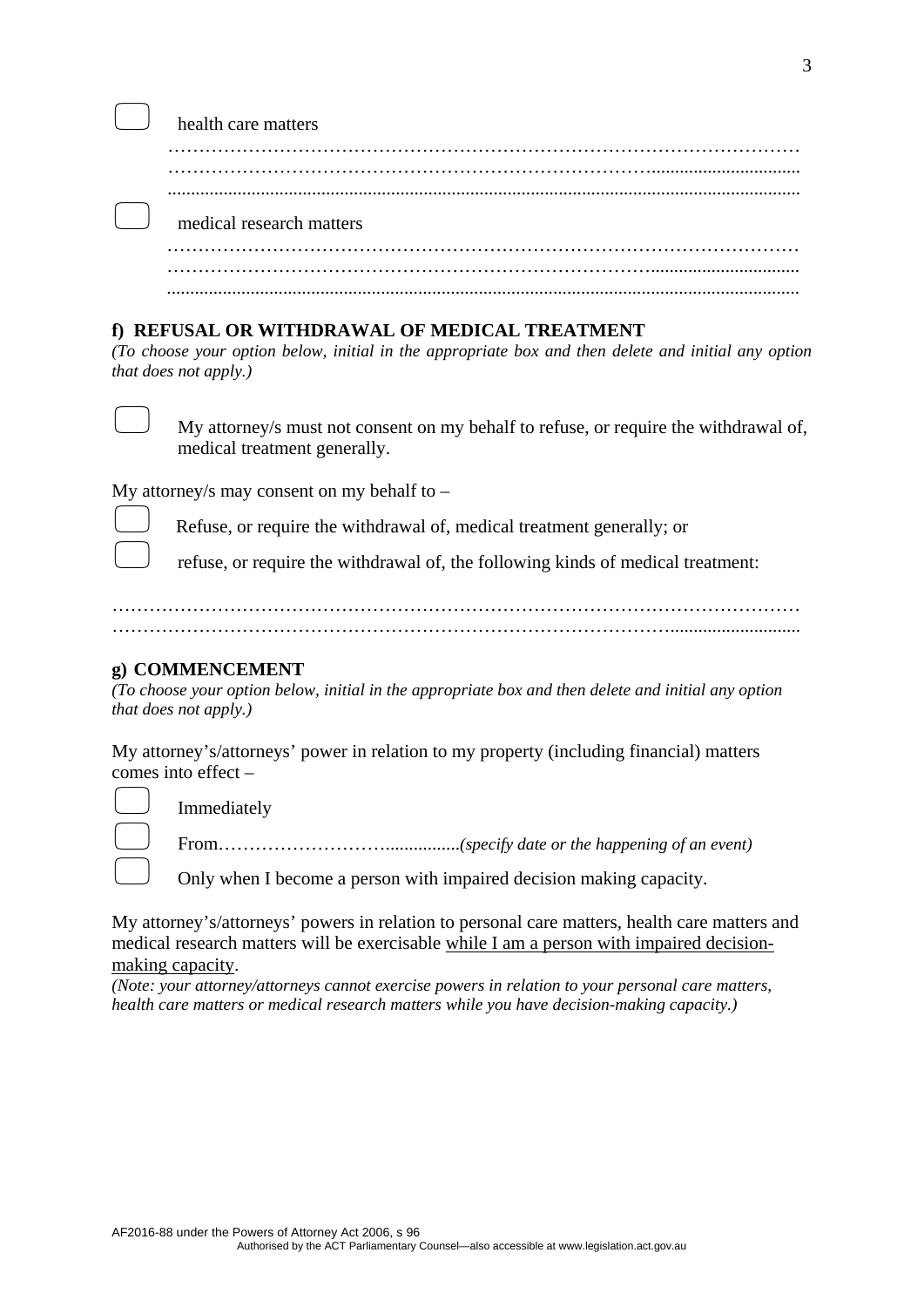## **h) STATEMENT OF UNDERSTANDING AND SIGNATURE**

I fully understand that, by making this enduring power of attorney, I authorise my attorney/s to act on my behalf in accordance with the terms set out in this enduring power of attorney. I also understand the nature and effect of making an enduring power of attorney as set out in Schedule 3 to this document.

#### **OR**

I directed the following person to sign this enduring power of attorney on my behalf – *(Note: another person can sign the enduring power of attorney on your behalf if you are unable to sign it yourself*.)

| Name and address  | [name]   |
|-------------------|----------|
| of person signing | address] |
| by direction      |          |
| Signature of      |          |
| person signing by |          |
| direction         |          |
| Date              |          |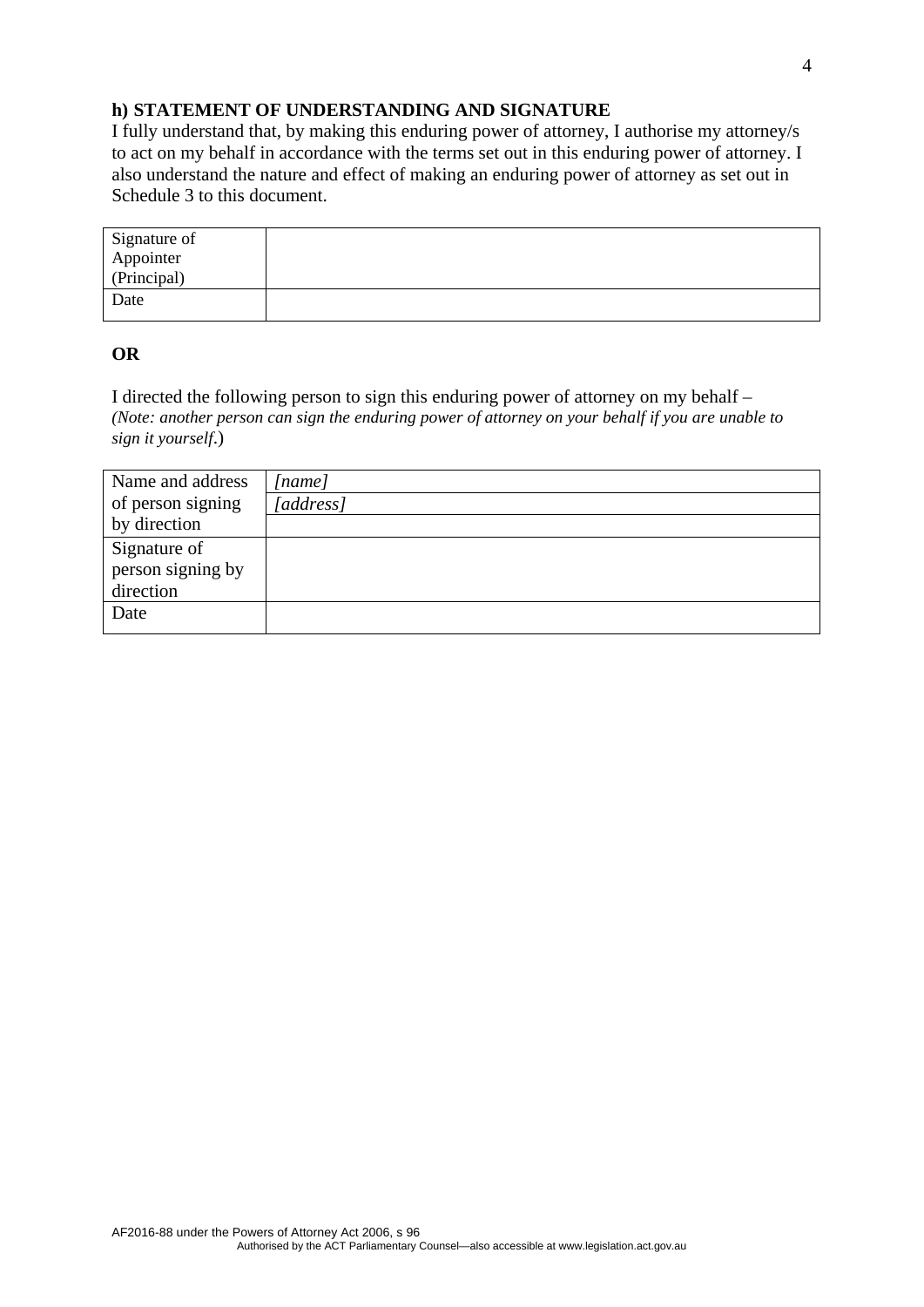## **i) CERTIFICATE OF WITNESSES**

*(Note 1: only one witness can be a relative of the principal or of a person appointed as an attorney under this enduring power of attorney.* 

*Note 2: one witness must be a person authorised to witness the signing of a statutory declaration.)* 

#### **Witness 1**

I, witness 1 described below:

- (i) am an adult;
- (ii) am authorised to witness the signing of a statutory declaration;
- (iii) am not appointed as attorney under this enduring power of attorney; and
- (iv) did not sign this enduring power of attorney for the principal.

I certify that:

- a) the principal signed this enduring power of attorney voluntarily in my presence; and
- b) at the time the principal signed this enduring power of attorney, the principal appeared to me to understand the nature and effect of making it as set out in Schedule 3 to this document.

#### **OR (if a person signed on behalf of the principal)**

- c) the principal directed the person to sign the enduring power of attorney for the principal;
- d) the principal gave the direction voluntarily in my presence and the person signed this document in the presence of the principal and me;
- e) the person signed the power of attorney in the presence of the principal and me; and at the time the principal gave the direction, the principal appeared to me to understand the nature and effect of making this enduring power of attorney.

*(Note*: *Cross out (a) and (b) if a person signed on behalf of the principal. Otherwise, cross out (c), (d), (e) and (f).)* 

| Signature of witness 1 |  |
|------------------------|--|
| Name                   |  |
| Qualification          |  |
| Address                |  |
|                        |  |
| Date                   |  |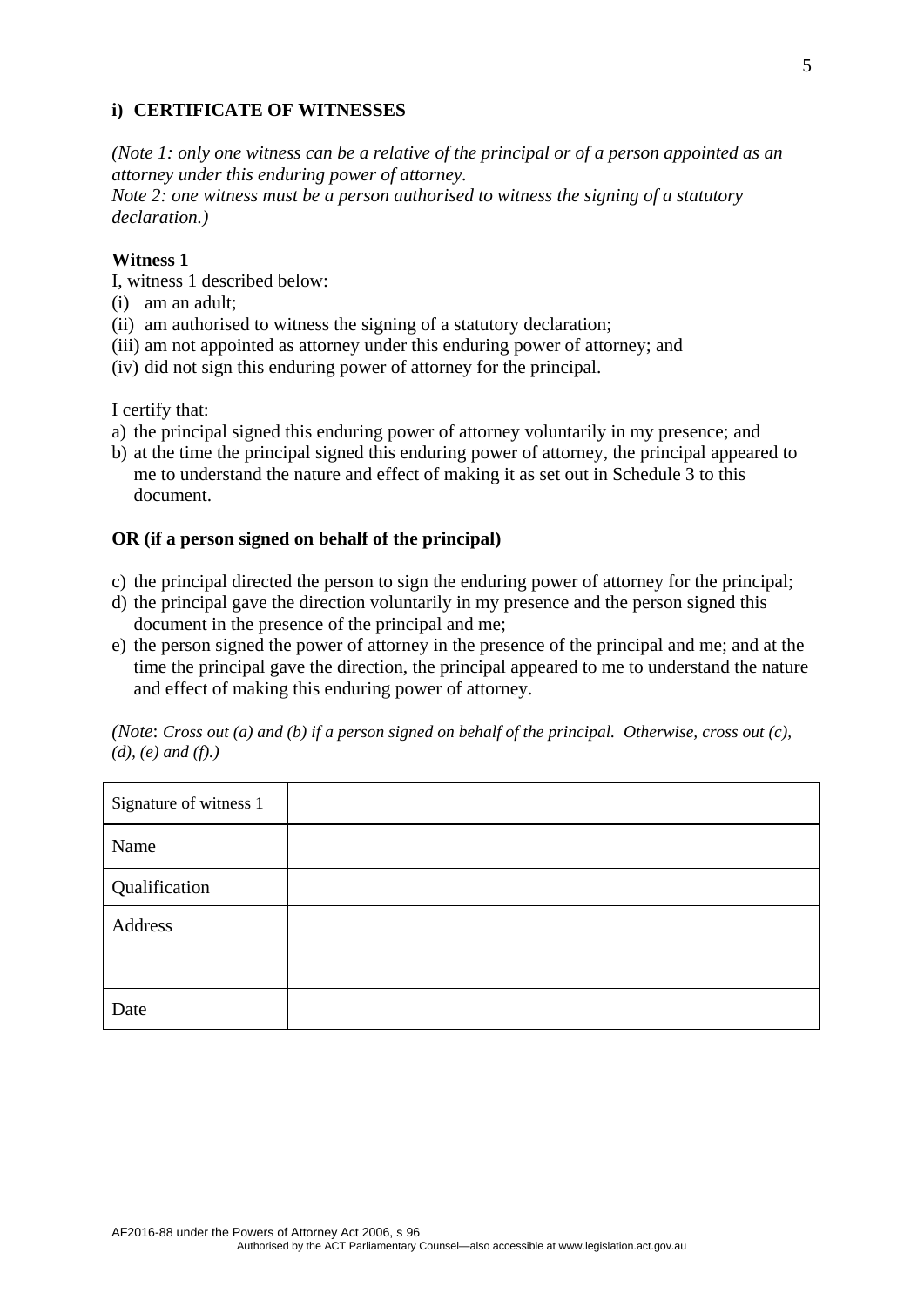#### **Witness 2**

I, witness 2 described below:

- (i) am an adult;
- (ii) am authorised to witness the signing of a statutory declaration;
- (iii) am not appointed as attorney under this enduring power of attorney; and

(iv) did not sign this enduring power of attorney for the principal.

I certify that:

- a) the principal signed this enduring power of attorney voluntarily in my presence; and
- b) at the time the principal signed this enduring power of attorney, the principal appeared to me to understand the nature and effect of making it as set out in Schedule 3 to this enduring power of attorney.

#### **OR (if a person signed on behalf of the principal)**

- c) the principal directed the person to sign the enduring power of attorney for the principal;
- d) the principal gave the direction voluntarily in my presence and the person signed this document in the presence of the principal and me;
- e) the person signed the power of attorney in the presence of the principal and me; and at the time the principal gave the direction, the principal appeared to me to understand the nature and effect of making this document.

*(Note*: *Cross out (a) and (b) if a person signed on behalf of the principal. Otherwise, cross out (c), (d), (e) and (f).)* 

| Signature of witness 2 |  |
|------------------------|--|
| Name                   |  |
| Qualification          |  |
| Address                |  |
|                        |  |
| Date                   |  |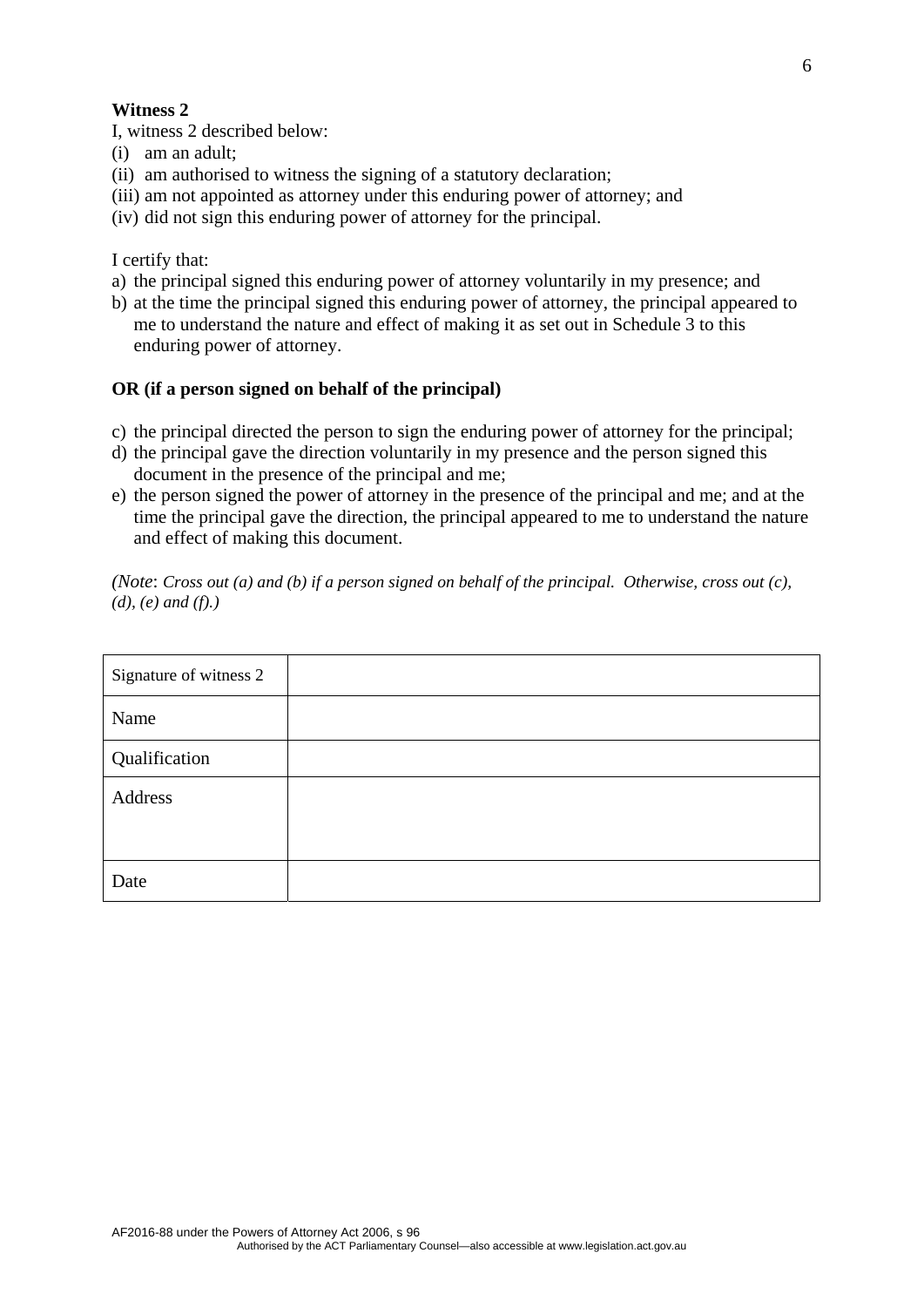## **j) ACCEPTANCE BY ATTORNEY OF APPOINTMENT**

I have read this enduring power of attorney which appoints me as attorney for the principal. I understand that by signing this acceptance of my appointment, I undertake the responsibility of exercising the powers which I have been given, including the responsibilities and obligations set out in Schedule 2 to this document:

I accept my appointment as attorney

| Name of Attorney           | [name] |
|----------------------------|--------|
|                            |        |
|                            |        |
| Signature of<br>Attorney 1 |        |
| Date                       |        |
|                            |        |

**AND** *(if more than one attorney, otherwise cross out and initial)* 

#### I accept my appointment as attorney

| Name of Attorney           | [name] |
|----------------------------|--------|
|                            |        |
|                            |        |
| Signature of<br>Attorney 2 |        |
| Date                       |        |
|                            |        |

**AND** *(if more than one attorney, otherwise cross out and initial)* 

#### I accept my appointment as attorney

| Name of Attorney 3 | [name] |
|--------------------|--------|
| Signature of       |        |
| Attorney 3         |        |
| Date               |        |
|                    |        |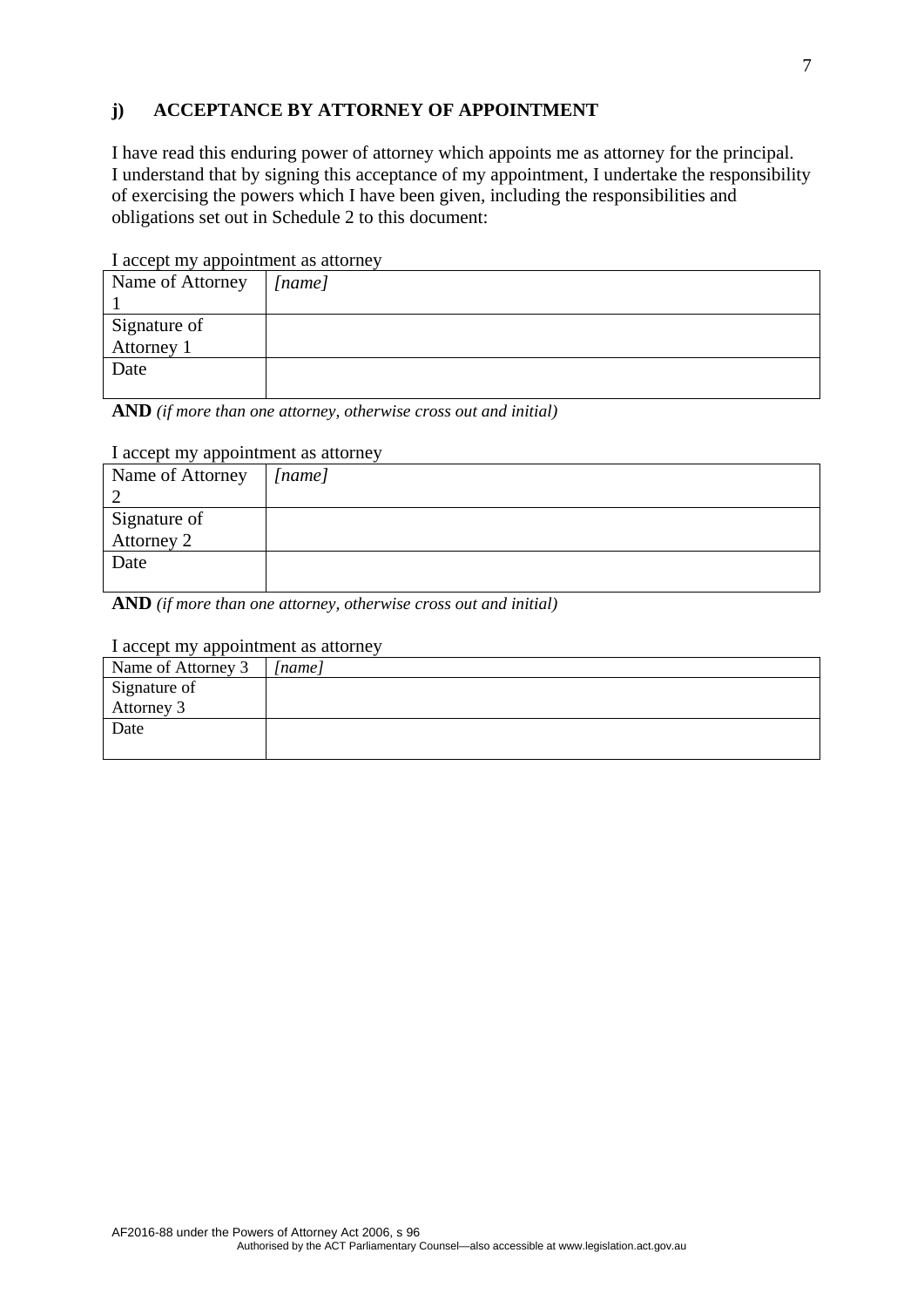#### **SCHEDULE 1 TO THE ENDURING POWER OF ATTORNEY**

## **REVOCATION OF AN ENDURING POWER OF ATTORNEY**

*(To choose your option below, initial in the appropriate box and then delete and initial any option that does not apply.)* 

| I have not made an enduring power of attorney before. |
|-------------------------------------------------------|

| ۰.<br>e e |
|-----------|

I revoke all of my previous enduring powers of attorney.

 The following enduring powers of attorney will continue to operate even after the making of this enduring power of attorney: (*Give the date of making the continuing enduring power/s of attorney and the name of the attorney/attorneys appointed under it/them. Note: a power of attorney is revoked to the extent of any inconsistency with a later power of attorney.)*

1) ……………………………

2) ……………………………

*(Refer to published guidelines in relation to revocation of a power of attorney.)*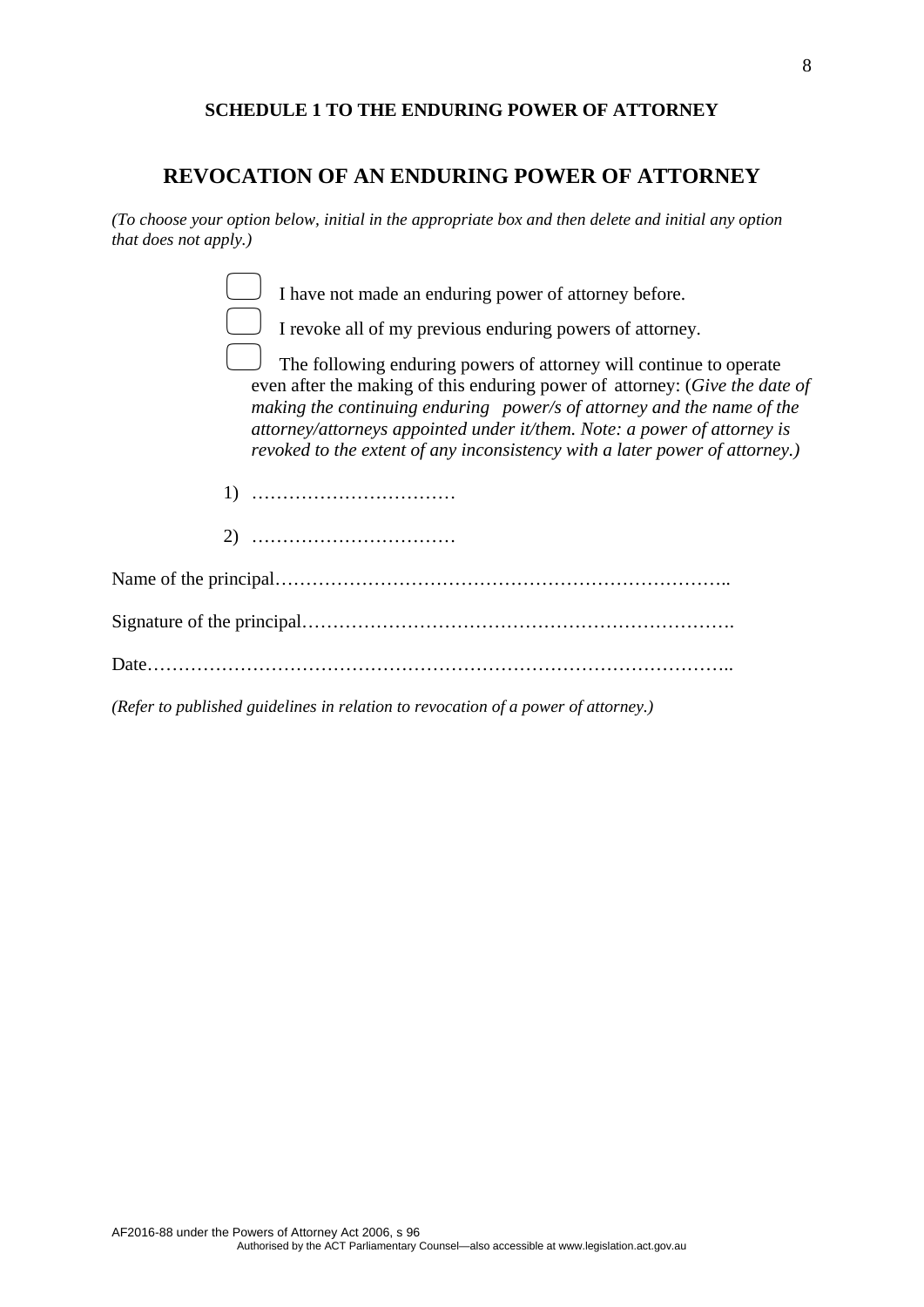#### **SCHEDULE 2 TO THE ENDURING POWER OF ATTORNEY**

# **OBLIGATIONS OF THE ATTORNEY UNDER AN ENDURING POWER OF ATTORNEY**

## **PART 1**

#### **Your obligations as attorney include the following:**

- 1. Unless expressly authorised by this enduring power of attorney, you must avoid transactions which result, or may result, in conflict between your duty to the principal; and either the interests of you, or your relative, business associate or close friend of the attorney; or another duty you may have.
- 2. You must notify other attorneys when you resign as attorney or your authority is revoked. You must notify other attorneys and anyone who has had dealings with you as the principal's attorney, about any court or guardianship tribunal matter that has effect on your authorisation.
- 3. If the principal's decision-making capacity is impaired:
	- a. you must, to the maximum extent possible, comply with the general principles set out in Schedule 1 to the *Powers of Attorney Act 2006* (an extract of which is part of this schedule);
	- b. if you are an attorney for property matters, you must:
		- i. keep accurate records and accounts of all dealings and transactions made under this power of attorney, and
		- ii. keep the principal's property separate from yours, unless the property is owned jointly by you and the principal;
	- c. if you are an attorney for medical research matters, you must make decisions about medical research matters in accordance with part 4.3A of the *Powers of Attorney Act 2006*; and
	- d. you must not ask for medical treatment *to be withheld or withdrawn from the pri*n*cipal, unless you have been expressl*y authorised to consent to the withholding or withdrawal of treatment under section 6 of this enduring power of attorney, and you have consulted a doctor about the nature of the principal's illness, any alternative forms of treatment available, and the consequences of the principal remaining untreated. Your decision should be on the basis of what the principal would ask for if the principal could make a rational judgment, and were to give serious consideration to the principal's own health and wellbeing.

*(Note*: *In the event that the principal's decision-making capacity becomes impaired, you have the right to all the information that the principal would have been entitled to if the principal had decision-making capacity. If you are in doubt about your responsibilities as attorney you may seek advice or assistance from Public Trustee and Guardian.)*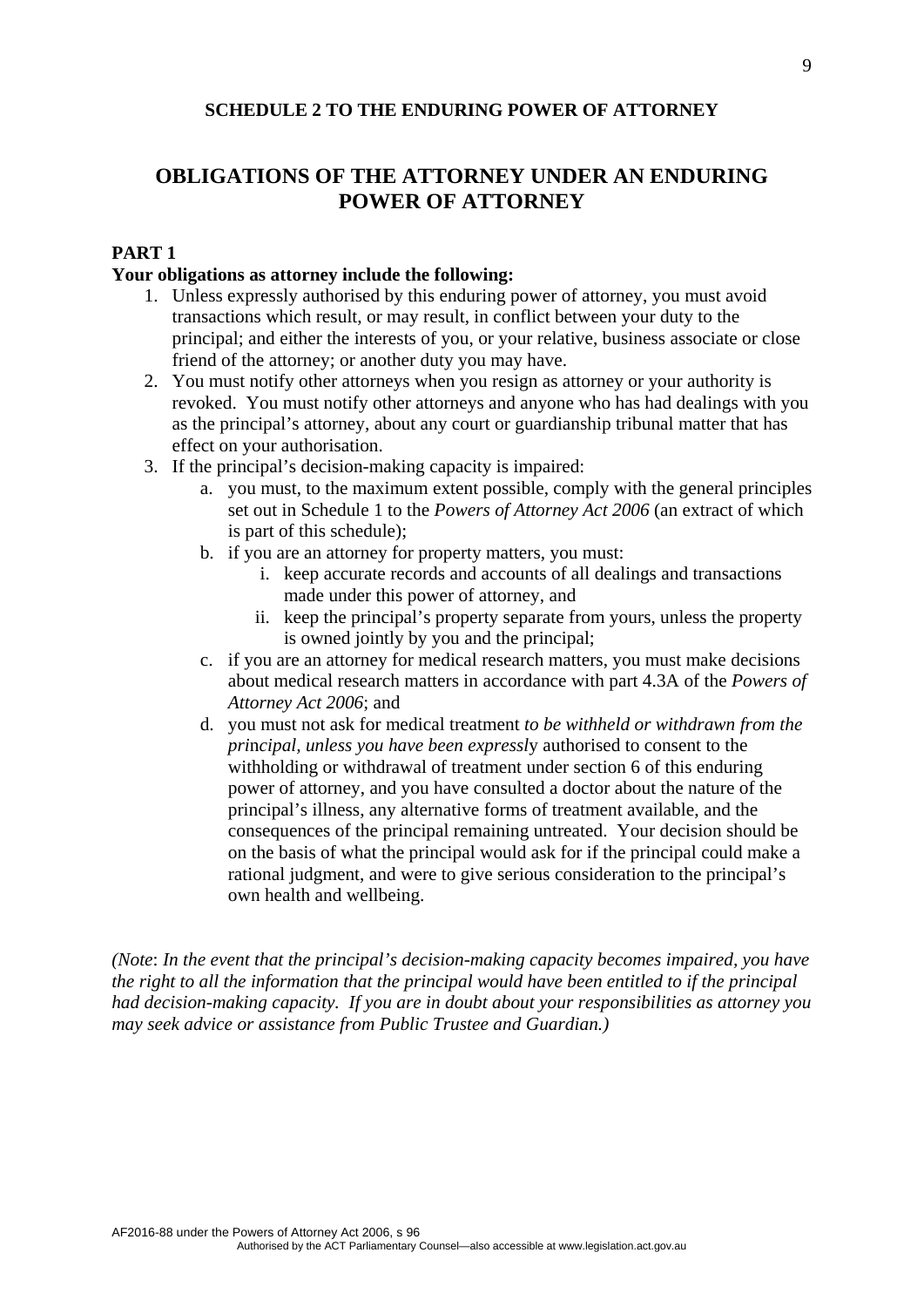**PART 2 General principles for enduring powers of attorney** 

(Schedule 1 to the *Powers of Attorney Act 2006* (section 44))

## **1.1 Access to family members and relatives**

- (1) An individual's wish and need to have access to family members and relatives, and for them to have access to the individual, must be recognised and taken into account.
- (2) An individual's wish to involve family members and relatives in decisions affecting the individual's life, property, health and finance must be recognised and taken into account.

## **1.2 Human worth and dignity**

An individual with impaired decision-making capacity has an inherent right to respect for the individual's human worth and dignity as an individual.

## **1.3 Role as a member of society**

- (1) An individual has a right to be a valued member of society.
- (2) Because of this right, it is important to encourage and support the individual to perform social roles valued in society.

## **1.4 Participation in community life**

It is important to encourage and support an individual to live a life in the general community, and to take part in activities enjoyed by the community.

## **1.5 Quality of life**

An individual's need and wish to have a reasonable quality of life must be recognised and taken into account.

## **1.6 Participation in decision making**

- (1) An individual has a right to take part in decisions affecting the individual's life to the greatest extent practicable.
- (2) Without limiting subsection (1), an individual also has a right to take part in decisions affecting the individual's property and finance to the greatest extent practicable.
- (3) The right of the individual to make the individual's own decisions must be preserved to the greatest extent practicable.

#### **Examples of preserving individual's right to make own decisions**

- 1 The individual must be given any necessary support, and access to any necessary information, to allow the individual to take part in decisions affecting the individual's life to the greatest extent practicable.
- 2 To the greatest extent practicable, the individual's views and wishes must be sought and taken into account before exercising power in relation to the individual.
- 3 Power in relation to the individual must be exercised in the way that is least restrictive of the individual's rights.
- *Note* An example is part of the Act, is not exhaustive and may extend, but does not limit, the meaning of the provision in which it appears (see Legislation Act, s 126 and s 132).
- (4) If an individual's wishes or needs cannot be expressed by the individual, the person exercising power in relation to the individual must try to work out, as far as possible, from the individual's past actions, what the individual's wishes and needs would be if the individual could express them and take those wishes and needs into account.
- (5) However, a person exercising a function in relation to an individual must do so in a way consistent with the individual's proper care and protection.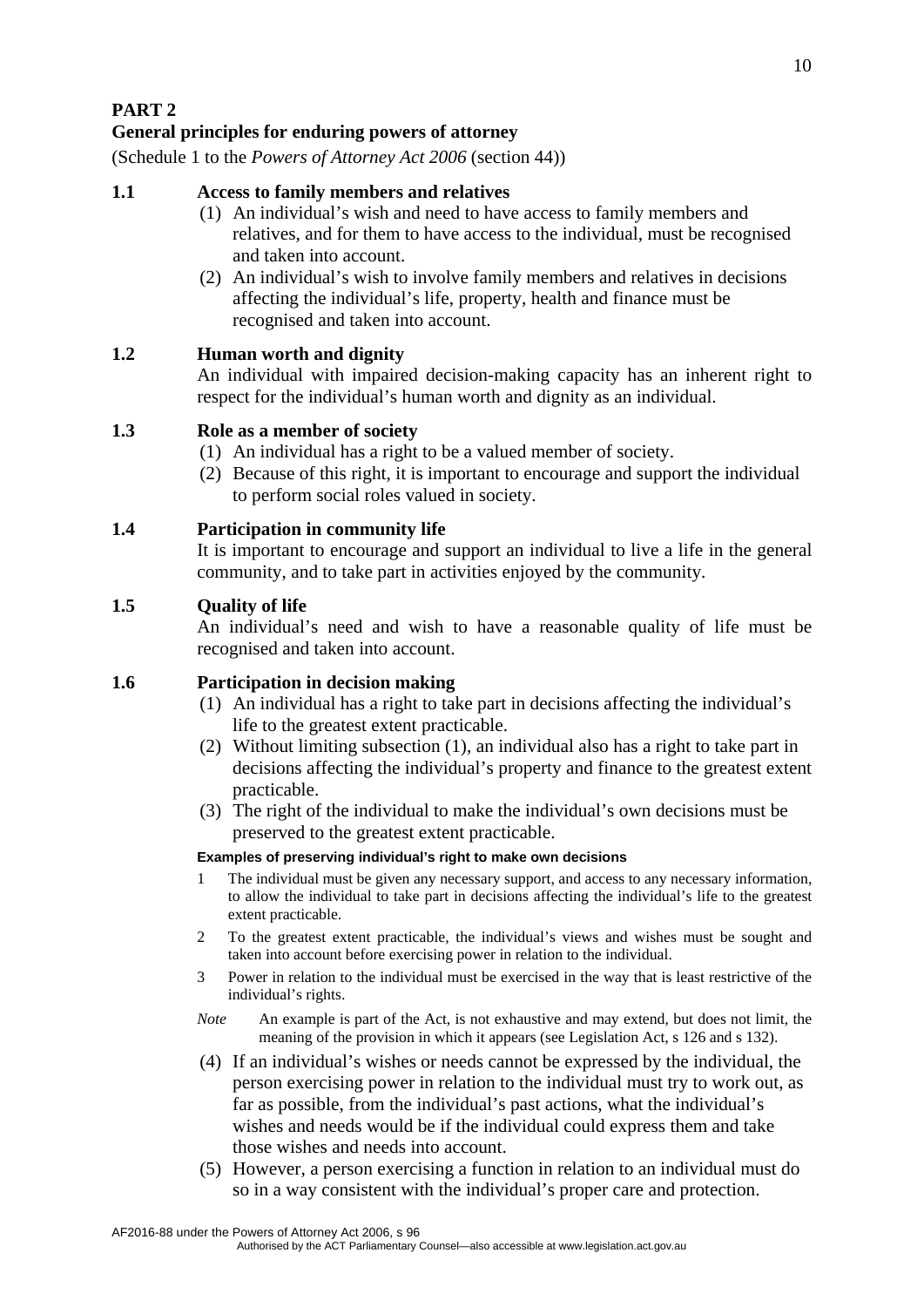(6) An individual's views and wishes may be expressed orally, in writing or in another way, including, for example, by conduct.

## **1.7 Individual taken to be able to make decisions**

An individual must not be treated as unable to take part in making a decision only because the individual makes unwise decisions.

#### **1.8 Maintenance of existing supportive relationships**

The importance of maintaining an individual's existing supportive relationships must be taken into account.

#### **1.9 Maintenance of environment and values**

- (1) The importance of maintaining an individual's cultural and linguistic environment, and set of values (including any religious beliefs) must be taken into account.
- (2) For an individual who is a member of an Aboriginal community or a Torres Strait Islander, this means the importance of maintaining the individual's Aboriginal or Torres Strait Islander cultural and linguistic environment, and set of values (including Aboriginal tradition or Island custom) must be taken into account.
- (3) In this section:

## *Aboriginal tradition*—

- (a) means the body of traditions, observances, customs and beliefs of Aboriginal people generally, or of a particular community or group of Aboriginal people; and
- (b) includes any traditions, observances, customs and beliefs mentioned in paragraph (a) that relate to particular people, areas, objects or relationships.

## *Island custom*, known in the Torres Strait as Ailan Kastom—

- (a) means the body of customs, traditions, observances and beliefs of Torres Strait Islanders generally, or of a particular community or group of Torres Strait Islanders; and
- (b) includes any traditions, observances, customs and beliefs mentioned in paragraph (a) that relate to particular people, areas, objects or relationships.

## **1.10 Confidentiality**

An individual's right to confidentiality of information about the individual must be respected.

## **1.11 Health care and medical research**

- (1) An individual is entitled to have decisions about a health care matter or a medical research matter made by an attorney—
- (a) in the way least restrictive of the individual's rights and freedom of action; and
- (b) only if the exercise of power—
	- (i) is, in the attorney's opinion, necessary and appropriate to maintain or promote the individual's health and wellbeing; or
	- (ii) is, in all the circumstances, in the individual's best interests.
- (2) An individual's wishes in relation to a health care matter or a medical research matter, and any information provided by the individual's health care provider, must be taken into account when an attorney decides what is appropriate in the exercise of power for a health care matter or a medical research matter.